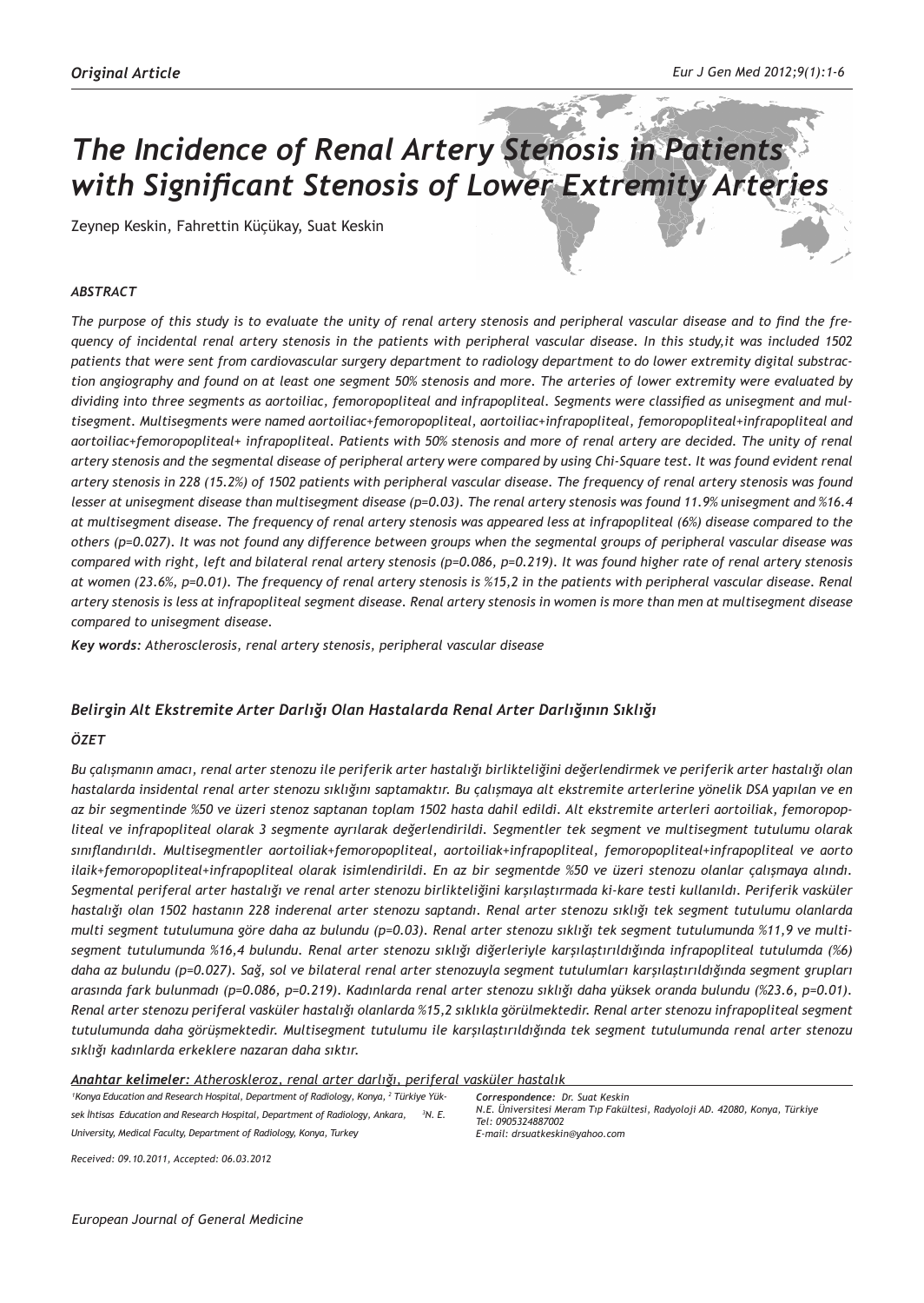# **INTRODUCTION**

Peripheral artery disease (PAD) of lower extremities is a common disease seen in many countries. It's important both in terms of morbidity and mortality. Even though precise figures related to PAD in our country is not known, considering the fact that expected mortality of PAD patients for 10 years is increased 6 times as compared to individuals with no disease, it's clearly understood that this is a critical health issue (1). The fact that it's seen in a large range of age groups plus its high morbidity constitutes a major problem in terms of community health care (2). PAD is asymptomatic in most cases. In a 5 year period, 5-10% of peripheral vascular disease patients become symptomatic (3). Atherosclerosis is a chronic disease which manifests with ischemia and necrosis in target organs due to stenosis or occlusion of peripheral vessels. It's a systemic disease which affects large and medium sized muscular arteries.

Atherosclerotic renal artery stenosis (RAS) constitutes approximately 90% of all RAS cases. Other major causes of RAS are fibromuscular dysplasia and vasculitis (Takayasu arteritis, polyarteritis nodosa etc.). Atherosclerotic RAS is one of the well established causes of secondary hypertension and end stage renal failure. It's the underlying disease in 1-5% of hypertensive patients and in 12-14% of dialysis patients (4-8). Even in cases where hypertension is under control with medical treatment, failure of improvement in RAS may lead to decrease in renal blood flow and ischemic injuries (9, 10). Therefore, it's recommended to revascularize stenosis prior to development of renal function disorder (11). Purpose of this trial is to evaluate coexistence of RAS and peripheral artery disease and to determine the rate of incidental RAS in patients with peripheral artery disease.

# **MATERIALS AND METHODS**

A total of 1502 patients from Türkiye Yüksek İhtisas Hospital were enrolled in this trial, who were referred from Department of Cardiovascular Surgery to Department of Radiology between January 2007 and August 2009 in whom stenosis of ≥50% was determined in at least one segment by DSA (Digital Subtraction Angiography) in lower extremity arteries. Among all cases, 1246 were men and 242 were women; age range was 19 – 95 with a mean age of 62,07 years. Study protocol was approved by Turkey Yuksek Ihtisas Education and Research Hospital, Committee for Education Planning and Coordination.

Monoplane DSA equipment of Philips Integris Allura (Holland) was used for this investigation. Commonly used Seldinger technique was used for vascular access in 1502 patients. Right or left common femoral artery was preferred for access in 1461 patients and for 41 patients in whom entrance was not achieved through this site, left brachial artery was designated as the access site. In interventions realized through common femoral artery, femur head constitutes a firm structure as a means of compression; therefore this site was used to provide haemostasis. After placement of 5F vascular sheath, hydrophilic guide wire of 0.035 inch is advanced further to origin of renal artery. A total of 25 ml of contrast material was injected with 5F pigtail catheter with a rate of 12ml/sec; following initial abdominal aortography, aortofemoropopliteal arteriography was performed in a single plane. Monoplane imaging was not successful in some patients, therefore a second plane examination (oblique or lateral) was performed in these cases. All imaging findings were evaluated by two radiologist with consensus. Based on this evaluation, patients with a stenosis of ≥50% in at least one segment were enrolled in this trial. Lower extremity arteries were evaluated in 3 sections as aortoiliac, femoropopliteal and infrapopliteal segments. Separate involvements of these segments were evaluated as single segment involvement; on the other hand, aortoiliac+femoropopliteal, aortoiliac+infrapopliteal, femoropopliteal+infrapopliteal and aortoiliac+femorop opliteal+infrapopliteal classifications of these segments were regarded as multisegment involvements. RAS was determined in patients with single and multisegment involvements. Rate of stenosis was calculated by comparing minimum diameter of renal artery by diameter of normal renal artery proximal to stenosis or distal to poststenotic dilatation. Patients with a RAS of ≥50% were determined. In statistical evaluation, SPSS 16.0 program was utilized. Chi-square test was implemented to compare frequency of RAS ≥50% in patients with single and multisegment involvement in DSA. Values with P < 0,05 were regarded as significant.

# **RESULTS**

Segment involvements of lower extremity arteries in 1502 patients is seen Table 1. In our trial, PAD was observed to be coexistent in 412 patients (27,5%) with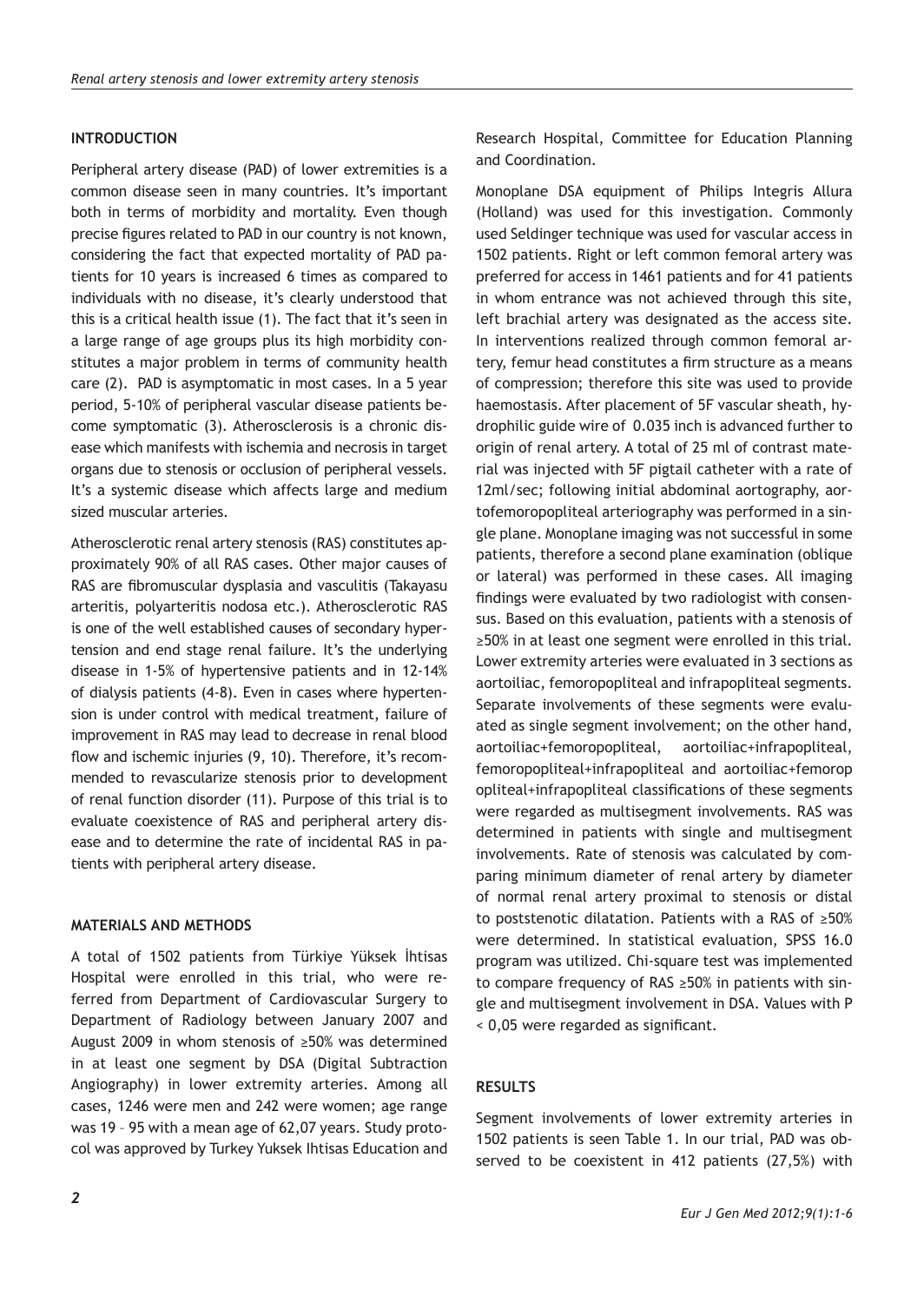#### *Table 1. Segment involvements*

|                                           | n    | %    |
|-------------------------------------------|------|------|
| Aortoiliac                                | 152  | 10.1 |
| Femoropopliteal                           | 127  | 8.4  |
| <i>Infrapopliteal</i>                     | 133  | 8.9  |
| Aortoiliak+femoropopliteal                | 114  | 7.6  |
| Aortoiliak+infrapopliteal                 | 60   | 4.0  |
| Femoropopliteal+infrapopliteal            | 463  | 30.8 |
| Aortoiliak+femoropopliteal+infrapopliteal | 453  | 30.2 |
| Total                                     | 1502 | 100  |

single segment involvement and most frequently in aortoiliac segment (10,1%) while it was observed in 1092 patients (72,5%) with multisegment involvement and most frequently in femoropopliteal+infrapopliteal segment (30,8%).

Renal artery involvement is seen in Table 2. Renal artery involvement was right-sided in 15 of 412 patients (3,6%) with single segment involvement determined by DSA, left-sided in 23 patients (5,5%) and bilateral in 11 cases (2,6%). Renal artery involvement was determined as right-sided in 73 of 1090 patients (6,6%) with multisegment involvement, left-sided in 78 patients (7,1%) and bilateral in 28 patients (2,5%) (p=0,086). In RAS cases coexisting with single and multisegment artery involvements, no significant difference was seen in terms of right, left and bilateral involvement. No significant difference was found between the degree of segment involvement and right, left and bilateral RAS involvements (p=0,219). Renal artery involvement was found in 49 of 412 patients (11,8%) with single segment involve-

| <b>Table 2. RAS frequency in segments</b> |                  |                 |                      |                   |  |
|-------------------------------------------|------------------|-----------------|----------------------|-------------------|--|
| Segments                                  |                  | RAS             |                      |                   |  |
|                                           | Right<br>$n(\%)$ | Left<br>$n(\%)$ | Bilateral<br>$n(\%)$ | Total<br>p(0.027) |  |
| Aortoiliac                                | 2(1.3)           | 11(7.2)         | 5(3.3)               | 18                |  |
| Femoropopliteal                           | 10(7.9)          | 9(7.1)          | 4(3.1)               | 23                |  |
| Infrapopliteal                            | 3(2.3)           | 3(2.3)          | 2(1.5)               | 8                 |  |
| Aortoiliak+femoropopliteal                | 6(5.3)           | 8(7)            | 5(4.4)               | 19                |  |
| Aortoiliak+infrapopliteal                 | 2(3.3)           | 3(5)            | 1(1.7)               | 6                 |  |
| Femoropopliteal+infrapopliteal            | 33(7.1)          | 33(7.1)         | 10(2.2)              | 76                |  |
| Aortoiliak+femoropopliteal+infrapopliteal | 32(7.1)          | 34(7.5)         | 12(2.6)              | 78                |  |

## *Table 2. RAS freguency in segments*

ment as determined by DSA and in 179 of 1090 patients (16,4%) with multisegment involvement (p=0,03). Rate of RAS is significantly higher in multisegment involvements as compared to single segment involvement. Additionaly rate of RAS was significantly lower in infrapopliteal segment involvement (6%), as compared to other peripheral artery involvements.

DSA revealed renal artery involvement in 171 of 1260 male patients (13,6%) and in 57 of 242 female patients (23,6%) (p=0,01). Rate of male patients was considerably high; in spite of a lower risk of PAD in women, a higher rate of RAS was observed in less number of patients.

## **DISCUSSION**

Atherosclerosis is a chronic disease manifesting with ischemia and necrosis in target organs caused by stenosis or occlusion in peripheral arteries. Even though precise figures related to PAD in our country is not known, considering the fact that expected mortality of PAD patients in 10 years is increased 6 times as compared to individuals with no disease, it's clearly understood that this is an important health issue (1). Atherosclerosis is a systemic disease involving peripheral arteries in addition to large and medium size muscular arteries (Figure 1). The fact that it's seen in a large range of age group and its high morbidity constitutes a major problem in terms of community health care (2). PAD and RAS is commonly seen concurrently because both have a common basis, namely atherosclerosis. Since the disease causes acute failure in renal functions, it's critical to establish the diagnosis in early stages.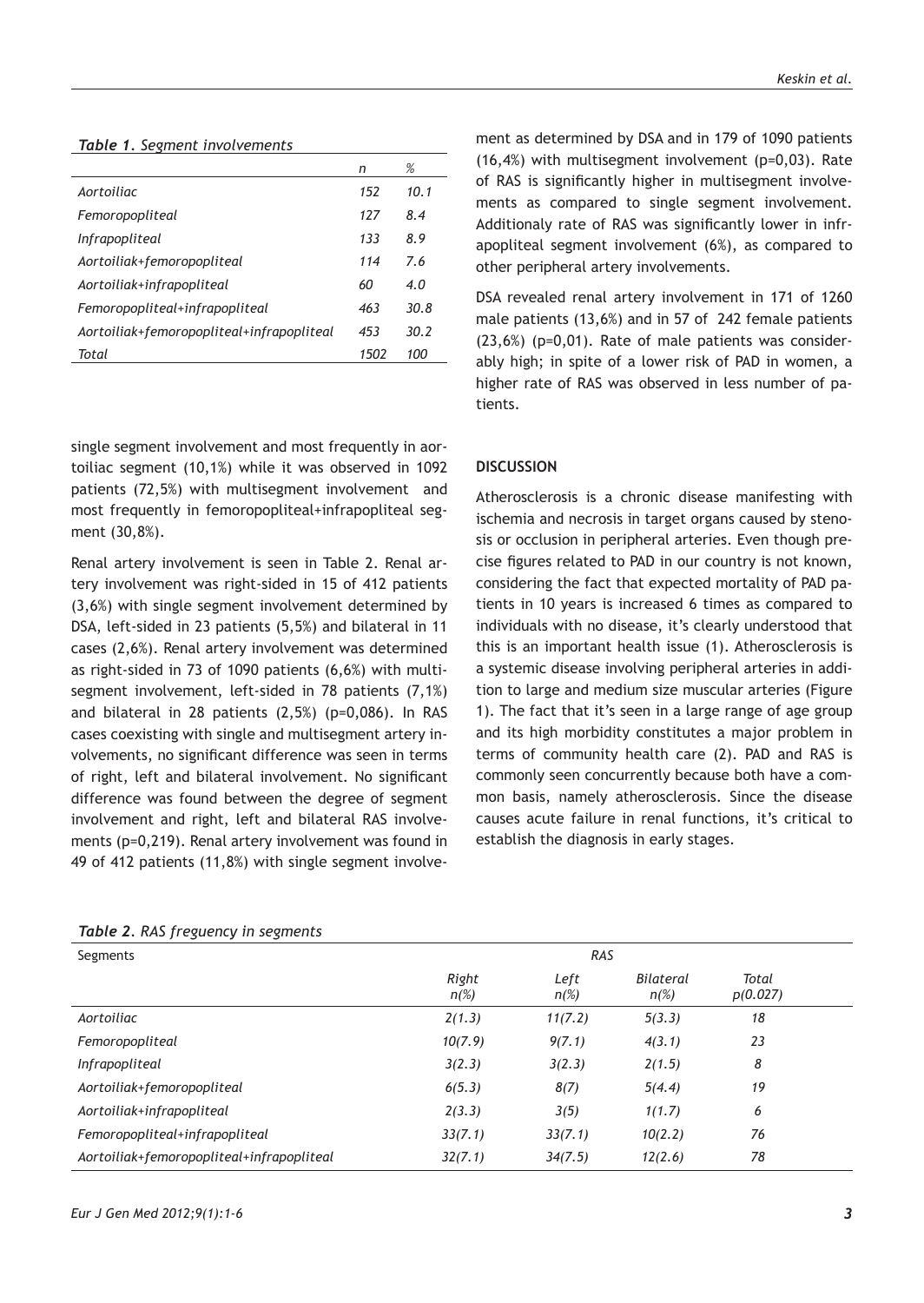

*Figure 1.Aortoiliac segment involvement. Right common iliac artery occluded from origin, significant stenosis in proximal portion of left common iliac artery*



*Figure 2. Irregularities in diameter and contour of lower extremity arteries seen in angiography. Severe stenosis in both renal arteries. Severe stenosis in left common iliac artery.*

RAS is frequently diagnosed incidentally during investigation of peripheral vascular diseases (12). Atherosclerotic renal artery disease constitutes around 90% of all renal artery stenosis cases (Figure 2). Even in cases where hypertension is under control with medical treatment, failure of improvement in renal artery stenosis may lead to decrease in renal blood flow and ischemic injuries (9, 10). Therefore, revascularization of stenosis is recommended prior to development of renal function disorder (11). In several trials in literature, concurrent RAS was determined in 7.5-60% of symptomatic PAD cases, as shown by diagnostic angiography (13- 25). Our results also indicate that RAS is a frequent finding in PAD patients; RAS was found in 228 of 1502 PAD patients (15.2%) which was determined as a significant rate. Variable results related to rate of RAS in above mentioned literature is due to varying degrees of stenosis and inclusion of patient groups with atheroma plaque without a significant stenosis in several trials. In different trials based on stenosis >50 % and >60%, rate of RAS is 14-42%. Differences between these rates are due to selection of patient population and differences in standards. As indicated by results of these trials, incidental RAS is frequently seen in asymptomatic patients.

In a trial conducted by Metcalfe (16) et al., rate of atherosclerotic renal artery disease in patients with peripheral artery disease in femoral region (42.1%) is higher

than in patients with peripheral artery disease in iliac (39.7%) and distal regions (38.1%). On the other hand, in the trial performed by Androes (26) et al. on 200 patients, coexistence of RAS in patients with aortoiliac segment involvement was found to be significant ( p= 0,031). Also in a trial realized by Özkan (19) et al. on 629 patients, coexistence of RAS and aortoiliac segment involvement was found to be significant as compared to coexistence with femoropopliteal, distal segment and multisegment involvement. Ahmed (27) et al. reported that RAS is highly associated with iliac and femoropopliteal atherosclerotic disease in their trial conducted on 212 patients. Our trial results showed that RAS in infrapopliteal segment involvement (6%) is significantly less than other peripheral artery involvements (p=0.027).

In a trial conducted by Metcalfe (16) et al., rate of atherosclerotic renal artery disease in patients with PAD in ≥ 3 segments (43,4%) was found to be higher than in patients with single segment involvement (8%). In trials conducted by Missouris (20) et al. and by Androes (26) et al., coexistence of multisegment involvement and RAS was found to be significant (p=0,0015, p=0,001); on the other hand, in the trial realized by Özkan (19) et al. on 629 patients, coexistence of aortoiliac segment involvement and RAS was found to be significant as compared to femoropopliteal, distal segment and multisegment involvements. Results of most of the trials in literature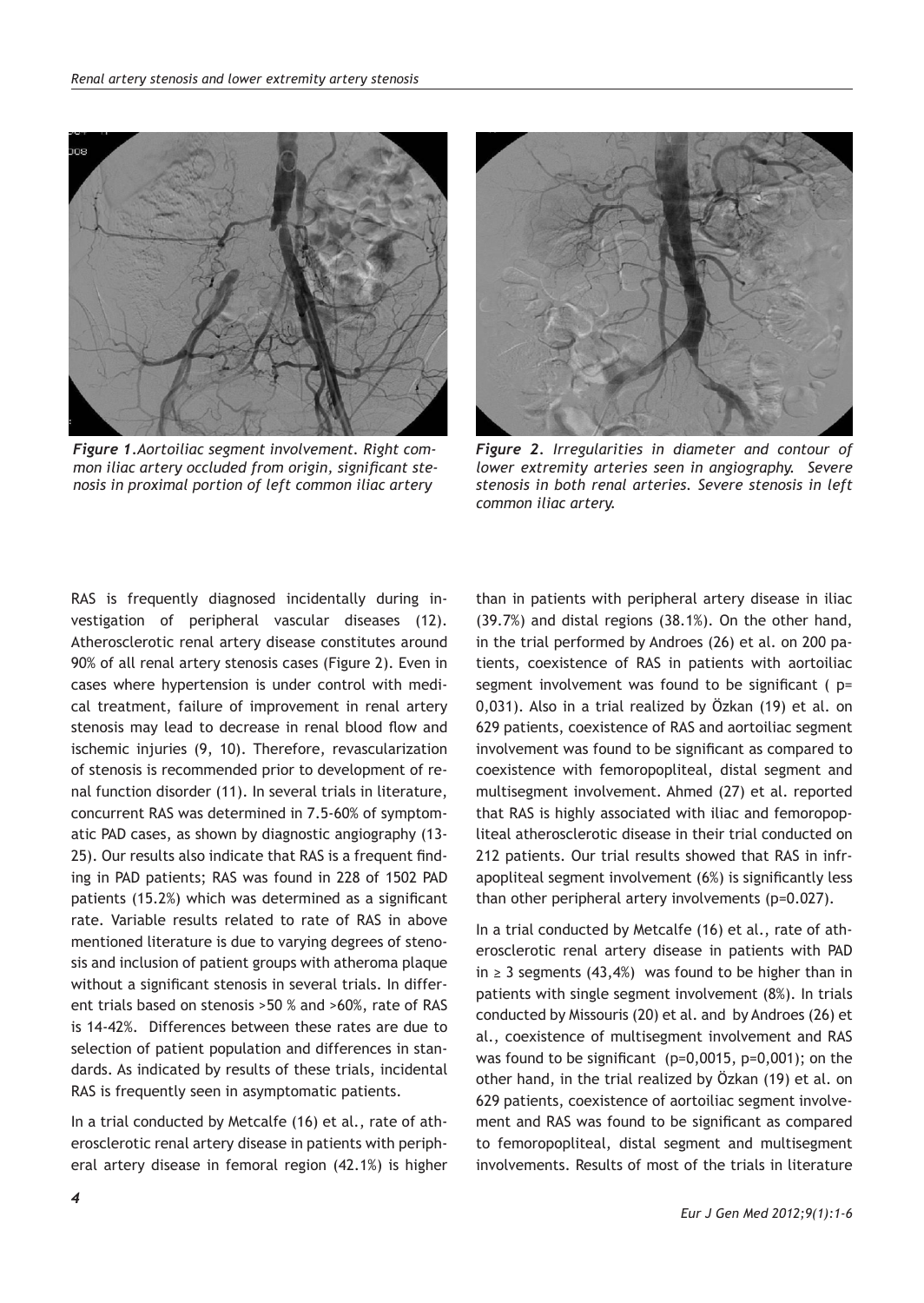indicated above and our results show that rate of RAS in multisegment involvement is significantly different from single segment involvements.

Bilateral renal artery involvement was found in 24 patients (12%) in a trial conducted by Androes (26) et al. but no differentiation was realized in this trial in terms of single and multisegment involvement. In a trial conducted by Shakeri (21) et al., in 37 arteries with stenosis among 88 renal arteries (42%), 9 were right-sided (24.3%), 4 were left-sided (10.8%) and 24 were bilateral (64.9%). In the trial realized by Pillay (28) et al. on 98 patients, bilateral RAS was found in 34 patients and unilateral stenosis with equal numbers on both sides were found in 64 patients. These trial results and our findings indicate that in RAS accompanying single and multisegment involvements, there is no significant difference between right, left and bilateral involvements. No statistically significant result was found between rate of RAS classified according to levels and right, left and bilateral involvements. No similar comparison exists in the literature.

In the trial conducted by Özkan (19) et al., gender was found to be insignificant in contrast to trial conducted by Metcalfe (16) et al. In the trial realized by Androes (26) et al., RAS was found to be statistically significant in women. Also in the trial conducted by Missouris (20) et al., a significant relation was found between female gender and existence of RAS (P=0,04). In a trial conducted by Przewlocki (24) et al., a correlation was found between RAS and female gender (p=0,009). Similar to previous trials, rate of men in whom radiography was performed to diagnose PAD was shown to be higher than women (29, 30). As indicated in our trial, percentage of male patients is considerably high. Even though the risk of PAD is lower in women, higher rate of RAS was determined in less number of patients.

In conclusion, incidence of RAS in patients with peripheral artery disease is 15.2%. Rate of RAS is lower in infrapopliteal segment involvement. It's more frequent in multisegment involvement as compared to single segment involvement and in women as compared to men. Our results indicate that incidental RAS is a frequent finding in patients with PAD diagnosed by DSA. Therefore, investigation and determination of RAS in angiographies of patients referring with PAD symptoms will enable early diagnosis and early intervention of the disease, without additional costs and examinations.

## *REFERENCES*

- *1. Tüzün H. The diagnosis and treatment of peripheral vascular diseases. J Cardiol Inst 2004;3:33–4.*
- *2. Sadıkoğlu G. Özçakır A. Uncu Y. The risc factors and clinical findings in peripheral vascular diseases. J Uludağ Med 2002;28:77–80.*
- *3. Bendermacher BLW, Willigendael EM, Teijink JAW. Medical management of peripheral arterial disease. J Thromb Haemost 2005;3:1628–37.*
- *4. Mailloux LU, Napolitano B, Bellucci AG, Vernace M, Wilkes BM, Mossey RT. Renal vascular disease causing end-stage renal disease, incidence, clinical correlates and outcomes: a 20-year clinical experience. Am J Kidney Dis 1994;24:622-9.*
- *5. ONeil EA, Hansen KJ, Canzanello VJ, Pennel TC, Dean RH. Prevalence of ischaemic nephropathy in patients with renal insufficiency. Am Surg 1992;58:485-90.*
- *6. Rudnick KV, Sackett DL, Hirst S, Holmes C. Hypertension in a family practice. Can Med Assoc 1977;117:492-7.*
- *7. Rimmer KM, Gennari FJ. Atherosclerotic renovascular disease and progressive renal failure. Ann Intern Med 1993; 118: 712-9.*
- *8. Baboolal K, Evans C, Moore RH. Incidence of end-stage renal disease in medically treated patients with severe bilateral atherosclerotic renovascular disease. Am J Kidney Dis 1998;31:971-7.*
- *9. Hunt JC, Sheps SG, Harrison EG Jr, Strong CG, Bernatz PE. Renal and renovascular hypertension: a reasoned approach to diagnosis and management. Arch Intern Med 1974;133:988-99.*
- *10. National High Blood Pressure Education Program Working Group. 1995 update of the working group reports on chronic renal failure and renovascular hypertension. Arch Intern Med 1996;156:1938-47.*
- *11. Safian RD, Textor SC. Renal-artery stenosis. N Engl J Med 2001;344:431-42.*
- *12. Trude CL, Peter MTP, Annette Van Den BH. Incidental renal artery stenosis in peripheral vascular disease: A case for treatment? Kidney Int 2001;59:1480-3.*
- *13. Watchell K, Ibsen H, Olsen MH, Laybourn C, Christoffersen JK, Norgaard H et al. Prevalance of renal artery stenosis in patients with peripheral vascular disease and hypertension. J Hum Hypertens 1996;10:83-5.*
- *14. Swartbol P, Parsson H, Thorvinger B, Norgren L. To what extent does peripheral vascular disease and hypertension predict renal artery stenosis? Int Angiol 1994;13:109-14.*
- *15. Choudhri AH, Cleland JG, Rowlands PC, Tran TL, McCarty M, al-Kutoubi MA. Unsuspected renal artery stenosis in peripheral vascular disease. BMJ 1990;301:1997-8.*
- *16. Wendy Metcalfe, Allan WR and Colin CG. Prevalance of angiographic atherosclerotic renal artery disease and its relationship to the anatomical extent of peripheral vascular atherosclerosis. Nephrol Dial Transpl 1999;14:105-8.*
- *17. Trude CL. Peter MTP, Annette Van Denberg H. Incidental renal artery stenosis in peripheral vascular disease: a case for treatment? Kidney Int 2001;59:1480–3.*